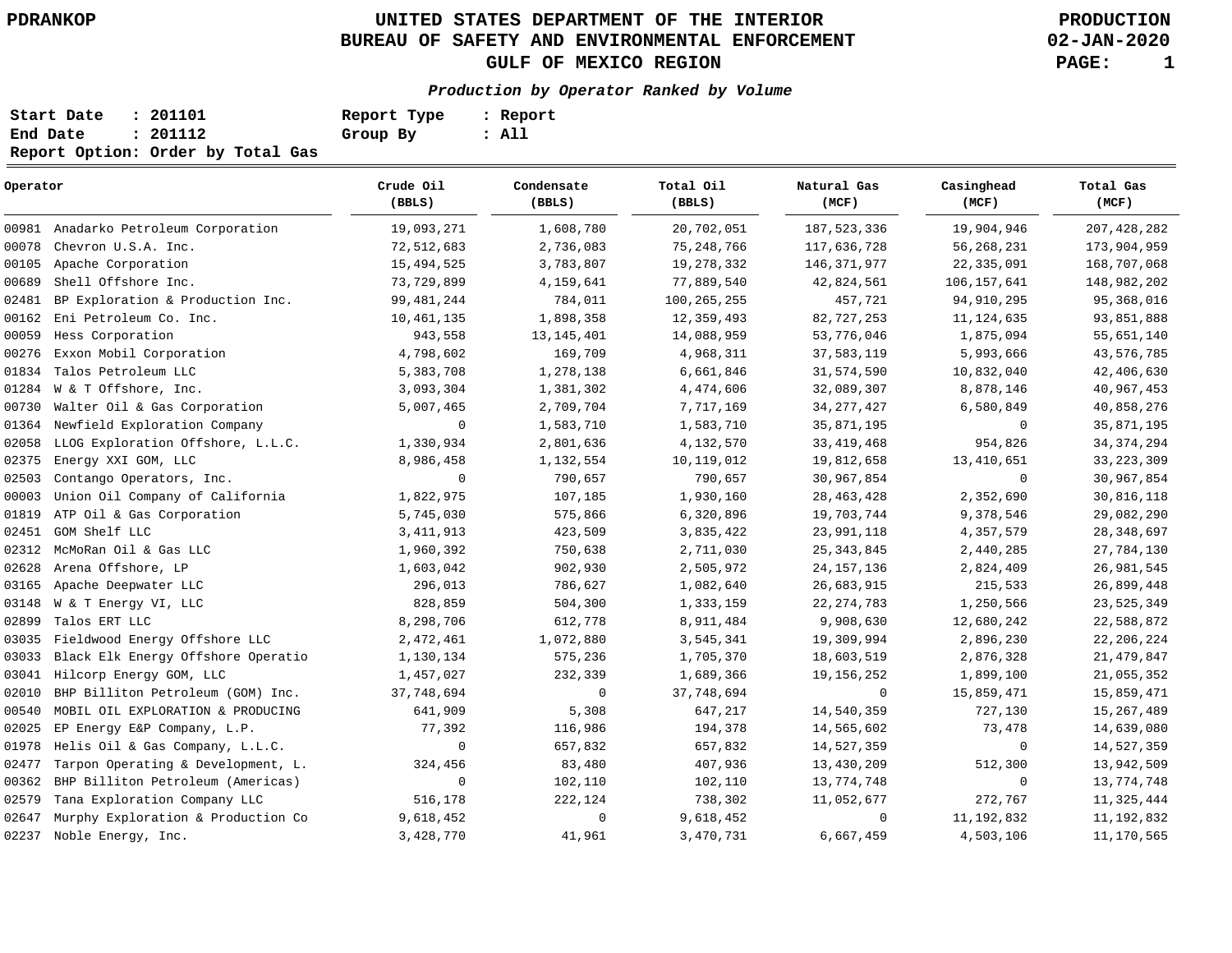**02-JAN-2020**

| Start Date | : 201101                          | Report Type | : Report |
|------------|-----------------------------------|-------------|----------|
| End Date   | : 201112                          | Group By    | : All    |
|            | Report Option: Order by Total Gas |             |          |

| Operator |                                      | Crude Oil<br>(BBLS) | Condensate<br>(BBLS) | Total Oil<br>(BBLS) | Natural Gas<br>(MCF) | Casinghead<br>(MCF) | Total Gas<br>(MCF) |
|----------|--------------------------------------|---------------------|----------------------|---------------------|----------------------|---------------------|--------------------|
|          | 03059 ANKOR Energy LLC               | 3, 115, 213         | 328,549              | 3, 443, 762         | 7,865,676            | 2,796,602           | 10,662,278         |
| 02815    | Deep Gulf Energy LP                  | 972,938             | $\mathbf{0}$         | 972,938             | 8,117,408            | 1,595,165           | 9,712,573          |
| 00687    | CNOOC Petroleum U.S.A. Inc.          | 1,744,380           | 102,446              | 1,846,826           | 7,618,623            | 1,761,377           | 9,380,000          |
| 00222    | XTO Offshore Inc.                    | 486,332             | 260,968              | 747,300             | 8,826,214            | 311,657             | 9,137,871          |
| 03075    | Hall-Houston Exploration III, L.P.   | $\mathbf 0$         | 76,273               | 76,273              | 8,657,660            | 0                   | 8,657,660          |
| 00724    | Marathon Oil Company                 | 8,316,431           | $\mathbf 0$          | 8,316,431           | $\mathbf 0$          | 8,283,973           | 8,283,973          |
| 02266    | EPL Oil & Gas, LLC                   | 1,657,963           | 316,170              | 1,974,133           | 4,536,742            | 3,094,423           | 7,631,165          |
| 02893    | Hall-Houston Exploration II, L.P.    | $\mathbf{0}$        | 59,462               | 59,462              | 7,431,422            | $\mathbf 0$         | 7,431,422          |
| 00064    | Hunt Oil Company                     | 82,280              | 125,772              | 208,052             | 5,912,220            | 272,948             | 6,185,168          |
| 02589    | Merit Energy Company, LLC            | 145,731             | 232,760              | 378,491             | 4, 251, 767          | 1,270,067           | 5,521,834          |
| 02117    | Shell Gulf of Mexico Inc.            | 2,440,032           | $\mathbf 0$          | 2,440,032           | 0                    | 5,434,711           | 5,434,711          |
| 02513    | Petro Ventures, Inc.                 | 21,896              | 123,867              | 145,763             | 4,835,945            | 151,977             | 4,987,922          |
| 02806    | Marubeni Oil & Gas (USA) LLC         | 997,440             | 9,440                | 1,006,880           | 3,146,120            | 1,641,574           | 4,787,694          |
| 00491    | EP Energy Management, L.L.C.         | 26,194              | 265,506              | 291,700             | 4,564,277            | 170,171             | 4,734,448          |
| 02807    | Marlin Coastal, L.L.C.               | 137,580             | 113,895              | 251,475             | 4,512,590            | 180,588             | 4,693,178          |
| 02409    | Maritech Resources, Inc.             | 211,669             | 327,571              | 539,240             | 4, 445, 426          | 205,421             | 4,650,847          |
| 02605    | Badger Oil Corporation               | $\mathbf 0$         | 30,780               | 30,780              | 4,511,528            | 0                   | 4,511,528          |
| 02714    | Century Exploration New Orleans, L   | 383,519             | 61,156               | 444,675             | 4,281,945            | 140,056             | 4,422,001          |
| 02967    | Peregrine Oil & Gas II, LLC          | $\mathbf 0$         | 590                  | 590                 | 4,088,646            | $\mathbf 0$         | 4,088,646          |
| 03026    | EnVen Energy Ventures, LLC           | 1,146,418           | 59,326               | 1,205,744           | 3,401,488            | 648,753             | 4,050,241          |
| 02222    | PetroQuest Energy, L.L.C.            | 197,899             | 149,454              | 347,353             | 3,237,303            | 151,398             | 3,388,701          |
| 02777    | Peregrine Oil & Gas, LP              | 0                   | 22,030               | 22,030              | 3,380,315            | $\mathbf 0$         | 3,380,315          |
| 01103    | EOG Resources, Inc.                  | $\mathbf{0}$        | 22,181               | 22,181              | 3,259,020            | 0                   | 3,259,020          |
| 02871    | Rooster Petroleum, LLC               | 45,011              | 255,137              | 300,148             | 3,060,778            | 149,316             | 3,210,094          |
| 00056    | ConocoPhillips Company               | 1,530,998           | $\mathbf 0$          | 1,530,998           | 0                    | 2,954,487           | 2,954,487          |
| 03056    | Northstar Offshore Energy Partners   | 954,656             | 260,415              | 1,215,071           | 1,874,878            | 789,743             | 2,664,621          |
| 01963    | Apex Oil & Gas, Inc.                 | $\mathbf 0$         | 34,911               | 34,911              | 2, 279, 431          | 0                   | 2,279,431          |
| 02970    | Castex Offshore, Inc.                | 298,575             | 91,010               | 389,585             | 1,993,027            | 146,176             | 2,139,203          |
| 01071    | Conn Energy, Inc.                    | $\mathbf 0$         | 13,727               | 13,727              | 2,032,072            | 0                   | 2,032,072          |
| 02894    | Bandon Oil and Gas, LP               | 181,453             | 135,861              | 317,314             | 1,587,397            | 360,269             | 1,947,666          |
| 02636    | Fieldwood Energy SP LLC              | 769,513             | 40,814               | 810,327             | 234,806              | 1,664,088           | 1,898,894          |
| 02989    | PROBE RESOURCES US LTD.              | $\mathbf 0$         | 12,077               | 12,077              | 1,859,549            | 0                   | 1,859,549          |
| 02566    | Prime Offshore L.L.C.                | 0                   | 85                   | 85                  | 1,565,489            | 0                   | 1,565,489          |
| 01207    | Petrobras America Inc.               | $\mathbf 0$         | 605,178              | 605,178             | 1,536,630            | 0                   | 1,536,630          |
|          | 02813 Royal Production Company, Inc. | 23,091              | 3,657                | 26,748              | 1,392,854            | 61,455              | 1,454,309          |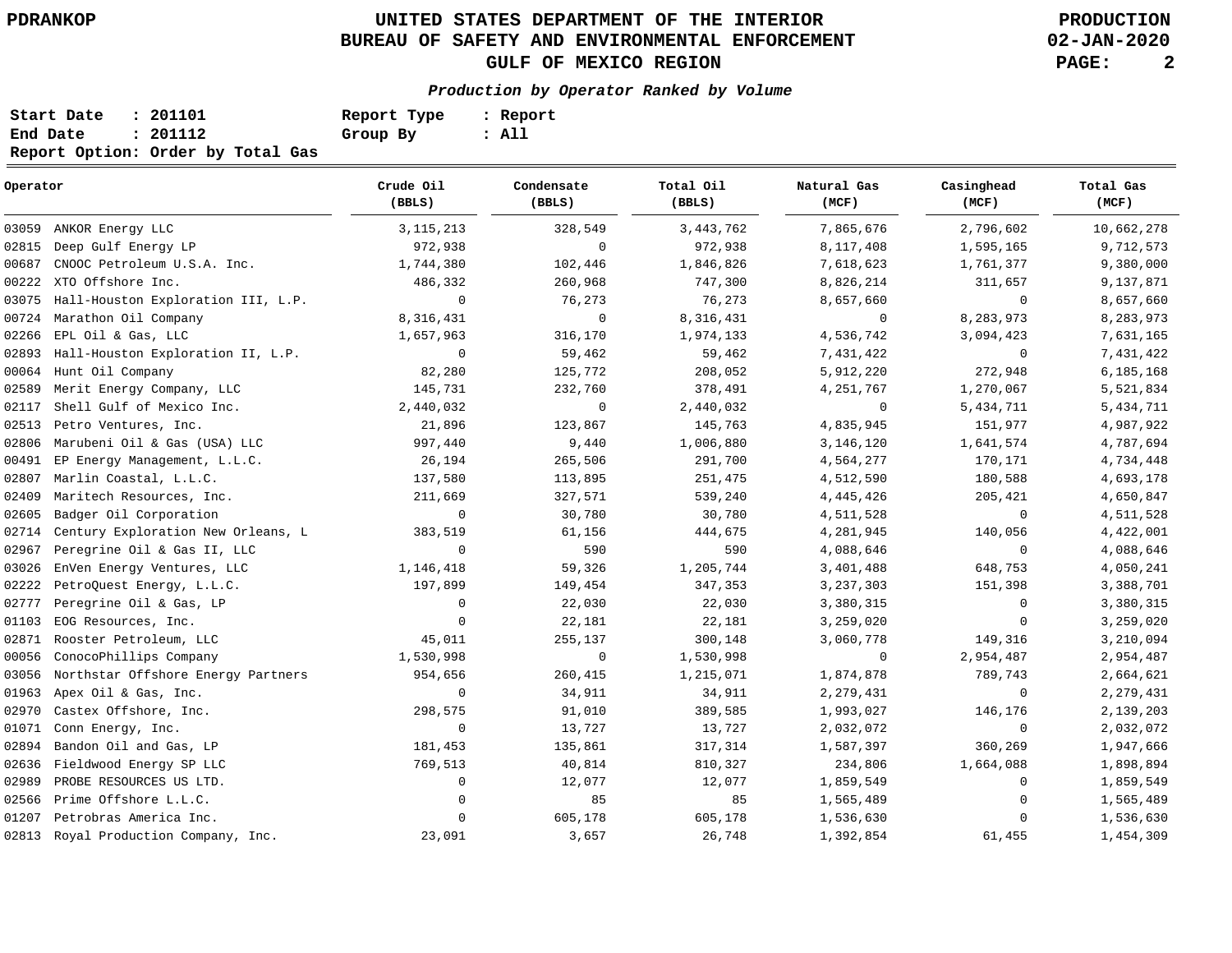**02-JAN-2020**

| Start Date | : 201101                          | Report Type | : Report |
|------------|-----------------------------------|-------------|----------|
| End Date   | : 201112                          | Group By    | : All    |
|            | Report Option: Order by Total Gas |             |          |

| Operator |                                     | Crude Oil<br>(BBLS) | Condensate<br>(BBLS) | Total Oil<br>(BBLS) | Natural Gas<br>(MCF) | Casinghead<br>(MCF) | Total Gas<br>(MCF) |
|----------|-------------------------------------|---------------------|----------------------|---------------------|----------------------|---------------------|--------------------|
| 01586    | Petsec Energy Inc.                  | $\mathbf 0$         | 9,552                | 9,552               | 1,444,999            | $\mathbf 0$         | 1,444,999          |
| 02672    | Medco Energi US LLC                 | 273,060             | 639                  | 273,699             | 1,249,022            | 134,998             | 1,384,020          |
| 02800    | Monforte Exploration L.L.C.         | 99,038              | 29,392               | 128,430             | 1,256,062            | 87,047              | 1,343,109          |
| 02466    | Gryphon Exploration Company         | 32,698              | $20\,, 472$          | 53,170              | 1,304,449            | 22,732              | 1,327,181          |
| 02747    | Matagorda Island Gas Operations, LL | $\Omega$            | 0                    | 0                   | 1,312,312            | $\Omega$            | 1,312,312          |
| 03147    | EC Offshore Properties, Inc.        | $\Omega$            | 7,062                | 7,062               | 1,105,418            | $\Omega$            | 1,105,418          |
| 02370    | LLOG Exploration & Production Comp  | $\Omega$            | 1,065                | 1,065               | 1,030,151            | $\Omega$            | 1,030,151          |
| 01513    | Callon Petroleum Operating Company  | $\Omega$            | $\mathbf 0$          | 0                   | 1,007,071            | $\Omega$            | 1,007,071          |
| 02986    | Breton Energy, LLC                  | $\Omega$            | 1,958                | 1,958               | 917,063              | $\Omega$            | 917,063            |
| 03008    | Tengasco, Inc.                      | $\Omega$            | 3,370                | 3,370               | 892,690              | $\Omega$            | 892,690            |
| 02200    | Fairways Offshore Exploration, Inc  | 31,710              | 51,784               | 83,494              | 783,124              | 61,873              | 844,997            |
| 02957    | MC Offshore Petroleum, LLC          | 404,843             | 344                  | 405,187             | 304,365              | 492,737             | 797,102            |
| 02865    | Fieldwood SD Offshore LLC           | 180,146             | 0                    | 180,146             | 0                    | 774,823             | 774,823            |
| 02904    | Phoenix Exploration Company LP      | $\mathbf 0$         | 570                  | 570                 | 654,204              | $\Omega$            | 654,204            |
| 02603    | Tammany Oil & Gas LLC               | $\Omega$            | 627                  | 627                 | 614,497              | $\Omega$            | 614,497            |
| 01482    | JX Nippon Oil Exploration (U.S.A.)  | $\Omega$            | 8,920                | 8,920               | 566,445              | $\Omega$            | 566,445            |
| 02111    | Legacy Resources Co., L.P.          | $\Omega$            | $\mathbf 0$          | $\mathbf 0$         | 555,298              | $\Omega$            | 555,298            |
| 02655    | Sojitz Energy Venture, Inc.         | $\Omega$            | 5,310                | 5,310               | 494,398              | $\Omega$            | 494,398            |
| 01986    | Flextrend Development Company, L.L  | 181,472             | 21,113               | 202,585             | 101,124              | 386,247             | 487,371            |
| 02955    | Zenergy, Inc.                       | 0                   | $\mathbf 0$          | 0                   | 405,930              | $\mathbf 0$         | 405,930            |
| 02630    | Dynamic Offshore Resources NS, LLC  | 85,038              | 9,811                | 94,849              | 351,248              | 39,529              | 390,777            |
| 00560    | Seneca Resources Corporation        | 72,455              | 1,606                | 74,061              | 306,187              | 62,023              | 368,210            |
| 02738    | Anglo-Suisse Offshore Partners, LL  | 294,821             | 1,148                | 295,969             | 4,606                | 325,701             | 330,307            |
| 02769    | Leed Petroleum LLC                  | 19,756              | 9,691                | 29,447              | 171,502              | 36,199              | 207,701            |
| 01376    | Linder Oil Company, A Partnership   | 0                   | 88,157               | 88,157              | 177,109              | 0                   | 177,109            |
| 02721    | Tarpon Offshore Ventures, LP        | 0                   | 180,383              | 180,383             | 161,439              | $\Omega$            | 161,439            |
| 02134    | Falcon Seaboard Oil and Gas, L.P.   | 32,782              | 23,125               | 55,907              | 97,692               | 62,125              | 159,817            |
| 01138    | El Paso Production GOM Inc.         | 0                   | 62,937               | 62,937              | 145,847              | 0                   | 145,847            |
| 02377    | MCX Gulf of Mexico, LLC             | 162,626             | 192                  | 162,818             | 60,293               | 53,996              | 114,289            |
| 02795    | GoMex Energy Offshore, Ltd.         | $\Omega$            | 4,894                | 4,894               | 67,661               | $\Omega$            | 67,661             |
| 00148    | Anadarko E&P Company LP             | <sup>0</sup>        | O                    | $\Omega$            | $\Omega$             | $\Omega$            |                    |
| 02349    | Magnum Hunter Production, Inc.      | $\Omega$            |                      | $\Omega$            |                      |                     |                    |
| 02748    | Equinor Gulf of Mexico LLC          | $\Omega$            |                      | $\Omega$            |                      | $\Omega$            |                    |
| 02528    | Equinor USA E&P Inc.                | $\Omega$            |                      | $\Omega$            |                      | $\Omega$            |                    |
| 02233    | Samson Contour Energy E&P, LLC      | $\Omega$            | $\Omega$             | $\mathbf 0$         | $\Omega$             | $\Omega$            | $\Omega$           |